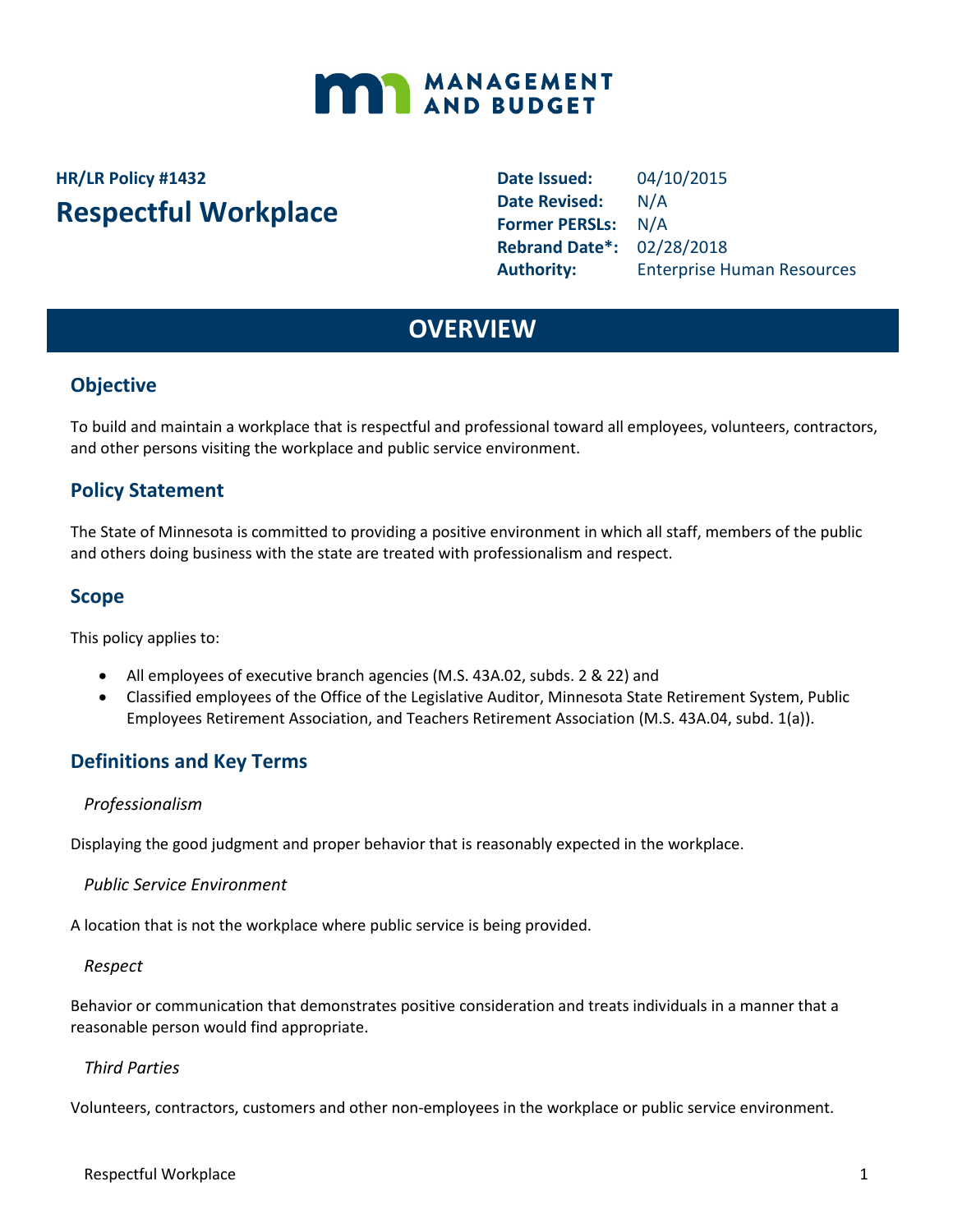### **Exclusions**

This policy solely addresses communications and behavior that do not involve protected class status or sexual harassment. Communications and behavior that involve protected class status and sexual harassment are addressed in HR/LR Policy # 1436 Harassment and Discrimination Prohibited and HR/LR Policy #1329 Sexual Harassment Prohibited.

#### **Statutory References**

N/A

## **GENERAL STANDARDS AND EXPECTATIONS**

#### **I. OBJECTIVE**

The State of Minnesota is committed to providing a respectful and professional workplace and public service environment for employees and third parties. Respect for one another is fundamental to working in an effective, efficient and innovative manner. Disrespectful or unprofessional communications and behavior can disrupt the proper functioning of work units. Therefore, it is the intent of the State of Minnesota to:

- Ensure a respectful workplace and public service environment free of disrespectful or unprofessional communications or behavior; and
- Provide effective and non-retaliatory problem-solving processes that address concerns regarding respectful or professional communications or behavior.

#### **II. RESPONSIBILITIES**

Employees and third parties are expected to:

- Conduct themselves in a manner that demonstrates professionalism and respect for others in the workplace and public service environment;
- Use informal means to address issues with the individual(s) involved whenever possible;
- Participate fully and in good faith in any informal resolution process or formal complaint and investigative process for which they may have relevant information; and
- Report incidents that may violate this policy in accordance with processes identified by the agency.

In addition to their responsibilities as employees as described above, agency heads, managers and supervisors are also expected to:

- Inform their employees and third parties for whom they are responsible of the expectations outlined in this policy;
- Achieve and maintain compliance with this policy; and
- Take timely and appropriate action when a complaint is made alleging violation of this policy.

Failure to comply with this policy and its procedures may result in disciplinary action, up to and including termination, or ending a contractor or volunteer relationship with the agency.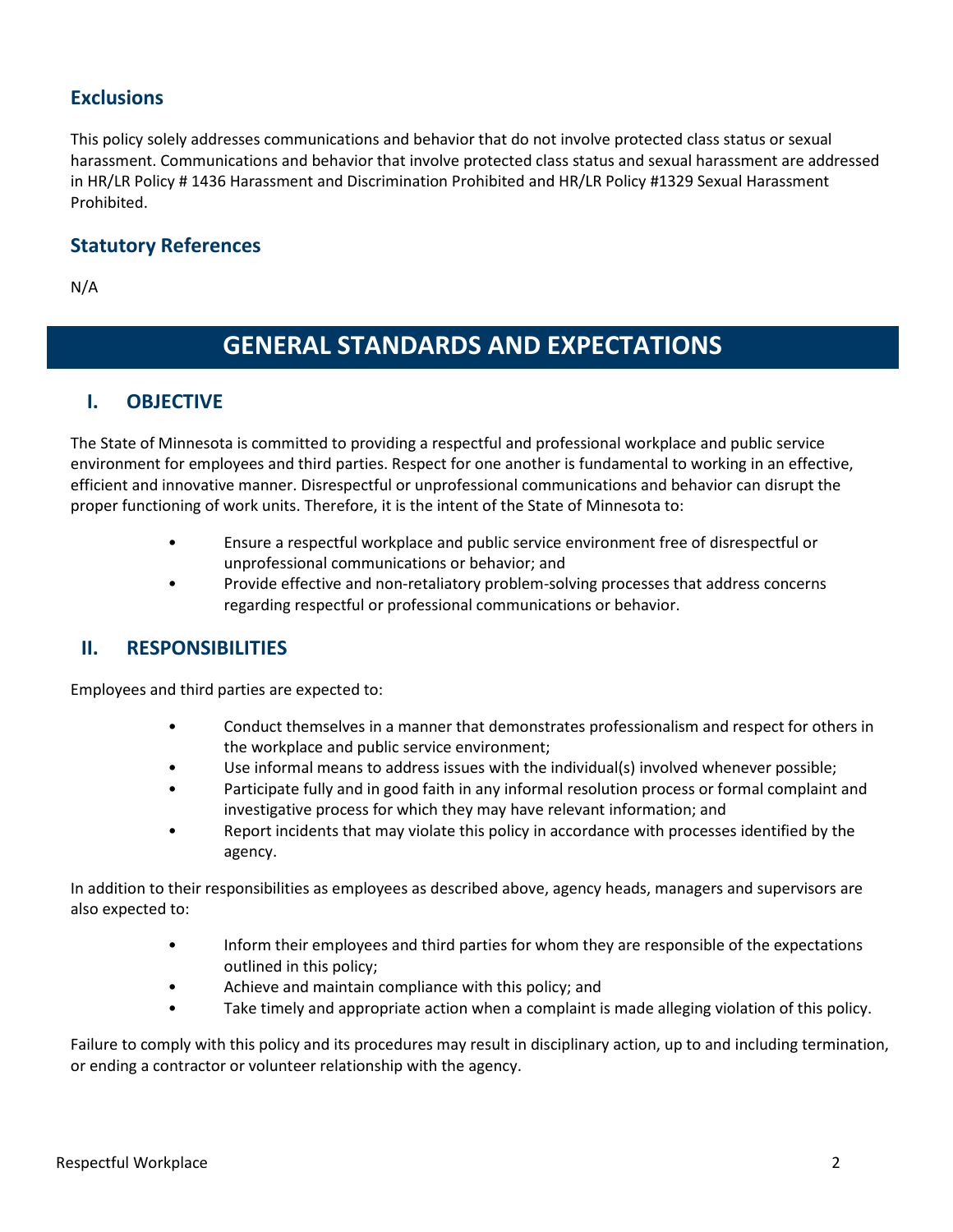### **III. RETALIATION PROHIBITED**

Retaliation is prohibited against any employee or third party who:

- Initiates a complaint;
- Reports an incident that may violate this policy;
- Participates in an investigation related to a complaint; or
- Is associated or perceived to be associated with a person who initiates a complaint or participates in the investigation of a complaint under this policy.

## **IV. RESPECTFUL AND/OR PROFESSIONAL BEHAVIOR**

Context is important in understanding the difference between respectful and/or professional behavior and disrespectful and/or unprofessional behavior. Individuals may experience stress or discomfort in the workplace that is not related to disrespectful and/or unprofessional behavior. For example, disrespectful and/or unprofessional behavior does not include any of the following:

- The normal exercise of supervisory or managerial responsibilities, including, but not limited to performance reviews, work direction, performance management, and disciplinary action provided they are conducted in a respectful, professional manner.
- Disagreements, misunderstandings, miscommunication or conflict situations where the behavior remains professional and respectful.

Disrespectful and/or unprofessional behavior may or may not be intentional. Unintentionally disrespectful and/or unprofessional behavior may still violate this policy. Examples of *disrespectful and/or unprofessional behavior* include but are not limited to:

- Exhibiting aggressive behaviors including shouting, abusive language, threats of violence, the use of obscenities or other non-verbal expressions of aggression;
- Behavior that a reasonable person would find to be demeaning, humiliating, or bullying;
- Deliberately destroying, damaging or obstructing someone's work performance, work product, tools, or materials; and/or
- Use of this policy and procedure to make knowingly false complaint(s).

### **V. PROCEDURES**

As with all allegations of misconduct, informal resolution and formal investigatory processes related to this policy will be conducted in a timely, fair, and objective manner.

Individuals are encouraged to informally resolve concerns whenever possible. In addition to the options provided in this procedure and those identified within the agency, the involved parties and the agency, by mutual agreement, may at any point seek mediation through the Bureau of Mediation Services (BMS).

#### **a. Informal Resolution**

If possible, the employee or third party who feels a violation has occurred should have a conversation with the other individual(s) involved.

Employees and third parties are encouraged to speak with their supervisor, agency Human Resources office, union representative, or Employee Assistance Program (EAP) representative for assistance or guidance on how to resolve the situation.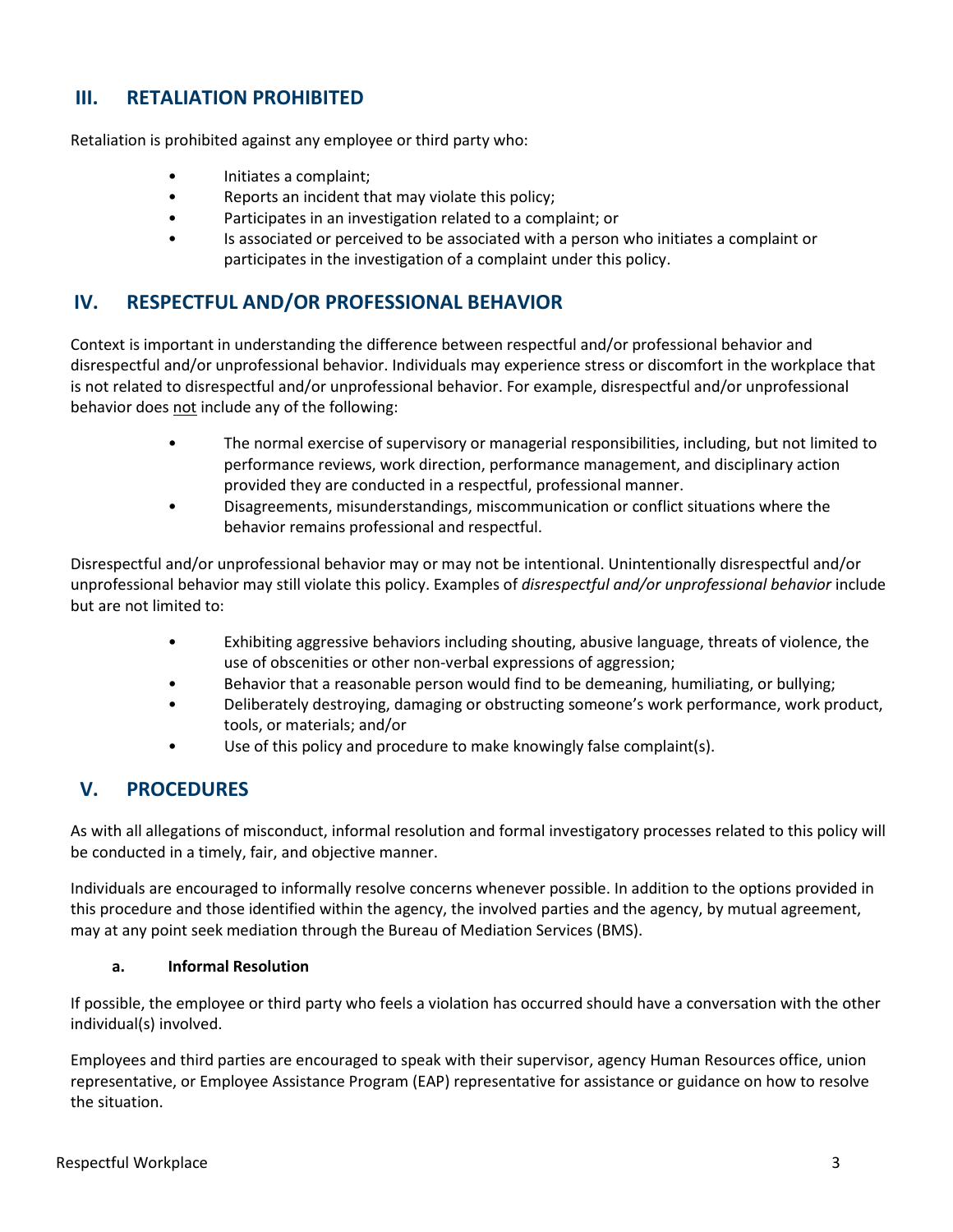If a direct approach is not possible or does not resolve the concern, employees and third parties are encouraged to meet with their supervisor or manager to discuss next steps.

If the concern is about the supervisor or manager, parties are encouraged to contact the Human Resources office or an EAP counselor to determine options for resolution.

#### **b. Formal Complaints**

Any employee or third party may choose to initiate a formal complaint under this policy. Complaints should be submitted to the Human Resources office or as provided by agency procedure. If the complaint concerns a member of the Human Resources office, the complainant may contact their supervisor or manager or the Human Resources Director. If the complaint concerns an agency head, the complainant may contact the Assistant Commissioner of Enterprise Human Resources at MMB.

- Complaints must contain details of the situation and the identity of the person or persons against whom the complaint is being made.
- A person against whom a formal complaint is made may be informed of the complaint.
- As a matter of best practice, the agency or Human Resources office receiving a complaint made pursuant to this policy is encouraged to acknowledge receipt of any complaint in writing, to the complainant, with a statement that would include:
	- o The date that the complaint was made;
	- $\circ$  A statement that the agency or Human Resources office retains the discretion to determine whether an investigation is warranted;
	- o A statement that if it is determined that an investigation is warranted, all investigations will be conducted in a timely, fair and objective manner; and
	- $\circ$  A statement that all data associated with a complaint, including any investigation and any outcome, are government data, and that the release or non-release of data is governed by the Minnesota Government Data Practices Act (MGDPA).
- MMB Labor Relations and Enterprise Human Resources are available to consult and offer guidance on implementation of this policy and procedure.

This process does not supersede any applicable grievance or dispute resolution process under a collective bargaining agreement or plan.

## **RESPONSIBILITIES**

#### **Agencies are responsible for the request:**

Achieving and maintaining agency compliance with this policy and procedure.

### **MMB is responsible for:**

Maintaining the statewide policy and procedure.